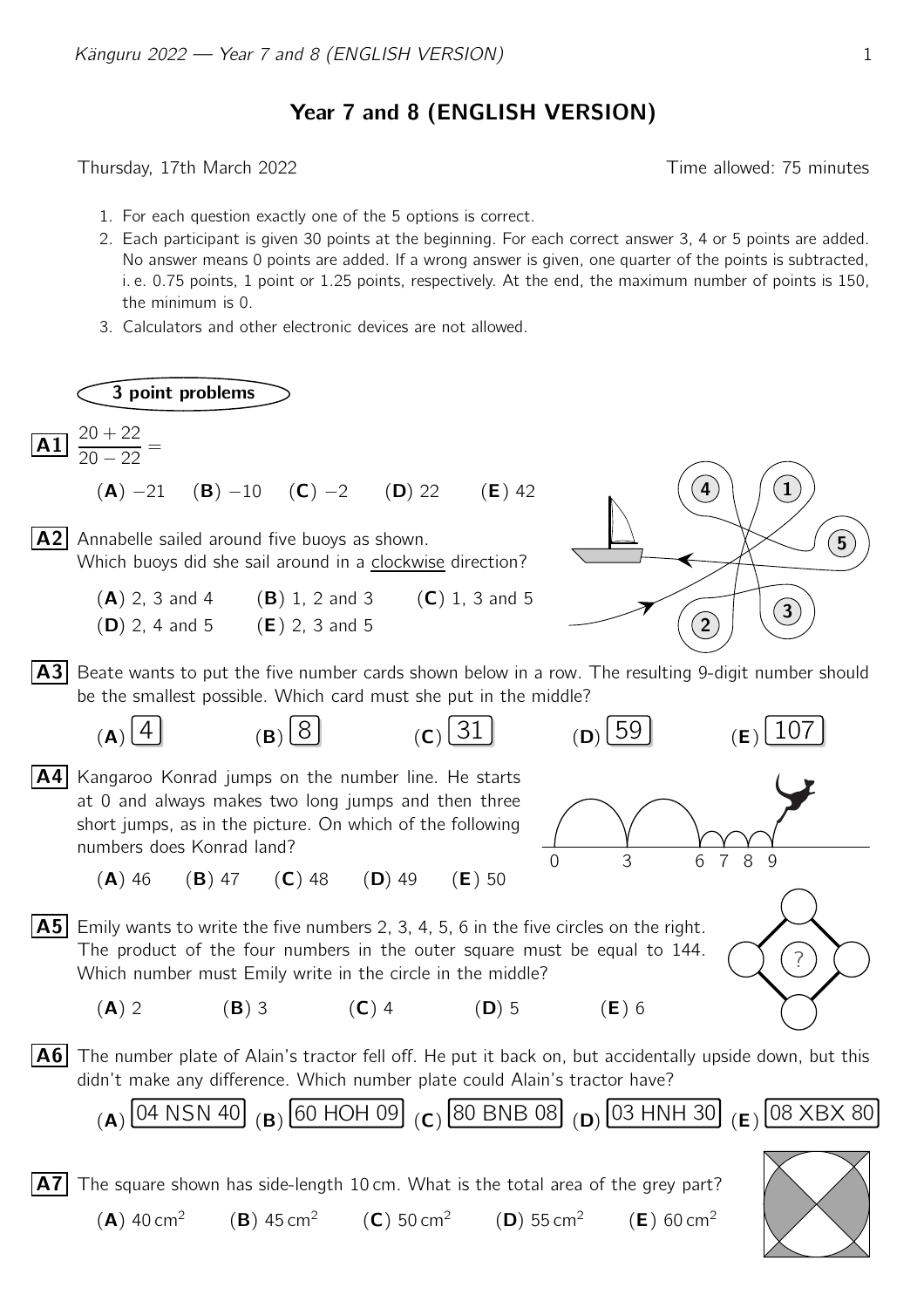- **A8** The figure on the right is made up of equilateral triangles. The small grey triangle has side-length 1 cm. What is the side-length of the large grey triangle?
	- $(A)$  8 cm  $(B)$  9 cm  $(C)$  10 cm  $(D)$  11 cm  $(E)$  12 cm

**A9** During the diving training, each girl from Tina's training group shows 7 dives from the 3-metre board. The coach counted that 22 dives have already been shown. She knows that there are still 34 dives to be shown. How many girls are there in Tina's training group in total?

(A) 8 (B) 9 (C) 10 (D) 11 (E) 12

**A10** There are five trees in a small park. We want to plant a new tree in such a way that there is the same number of trees on each side of each of the three paths. In which part do we have to plant the new tree?

 $(A)$  A (B) B (C) C (D) D (E) E

## 4 point problems

 $\overline{B1}$  A stack of 5 bowls is 20 cm high, and a stack of 2 of these bowls is 11 cm high. In my cupboard, the distance between two shelves is 30 cm. What is the largest number of such bowls that I can stack so that the whole stack fits in the cupboard?

(A) 7 (B) 8 (C) 9 (D) 10 (E) 11

**B2** Elisa wants to write four plus signs and one minus sign in  $2 \square 3 \square 4 \square 5 \square 6 \square 7 = 15$ the boxes on the right so that the calculation is correct. Where does the minus sign go?

 $(A)$  between 2 and 3 (B) between 3 and 4 (C) between 4 and 5  $(D)$  between 5 and 6  $(E)$  between 6 and 7

 $|\mathbf{B3}|$  On a standard die, the total number of dots on two opposite faces is always 7. Three standard dice have been glued together, as shown. What is the smallest possible number of dots that can lie on the entire surface?

(**A**) 40 (**B**) 41 (**C**) 42 (**D**) 43 (**E**) 44

- **B4** Leroy wants to write a natural number in each box of the 3×3 field shown. The middle  $\boxed{11}$ number in each row and in each column must be the average (i.e. the arithmetic mean) of the two outer numbers. Three numbers are given. Which number must Leroy write in the grey box at the bottom right?
	-

**B5** There are five cars on a ferry, as shown. They want to leave the ferry one by one. How many different orders are there to do this?

(A) 4 (B) 6 (C) 8 (D) 10 (E) 12

$$
20 \text{ cm}
$$



**FT IT IT** 

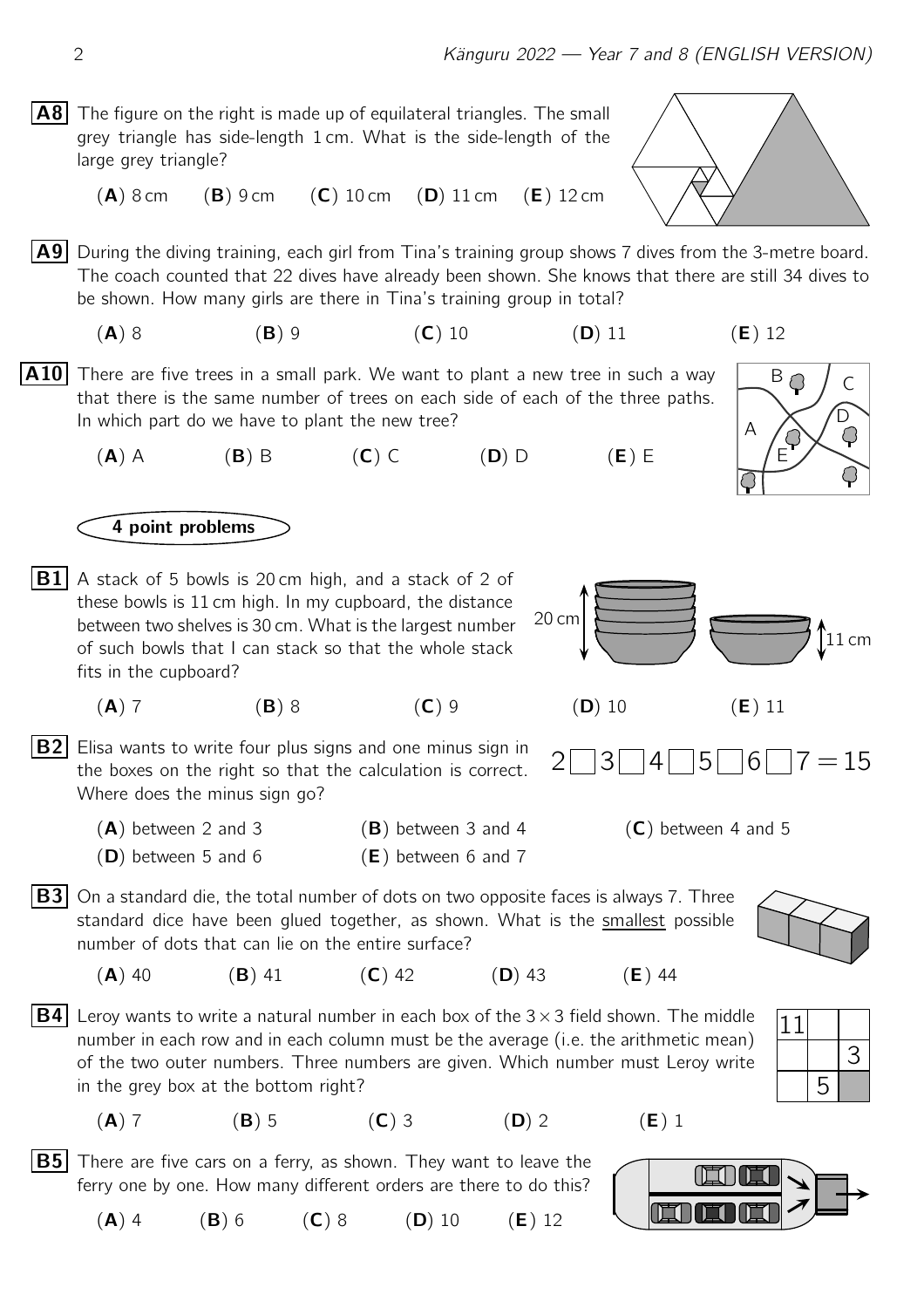$|B6|$  The average age of the three brothers Jon, Matt and Simon is 10. The average age of Jon and Simon is 11, and the average age of Jon and Matt is 12. How old is the oldest of the three brothers?

```
(A) 13 years (B) 14 years (C) 15 years (D) 16 years (E) 17 years
B7 The square shown has side-length 12 m. What is the total area of the
                                                                                                               4 m
                                                                                          4 m
     grey part?
        (A) 48 m<sup>2</sup>
                         (B) 46 m<sup>2</sup> (C) 44 m<sup>2</sup> (D) 40 m<sup>2</sup>
                                                                        (E) 36 m<sup>2</sup>
```
- **B8** In the picture on the right, 45 % of the grey area belong to both the star and the moon. 40 % of the grey area belong to the star but not to the moon. What percentage of the moon's area is outside the star?
	- (A) 20 % (B) 25 % (C) 30 % (D) 35 % (E) 50 %
- **B9** Anton and Marja report about a bicycle tour from Stendal to Lüneburg: "The bicycle path leads through the villages of Viehle, Wahrenberg, Cumlosen and Hohenwulsch. On the bicycle path, the distance between Wahrenberg and Hohenwulsch is 45 km, between Viehle and Cumlosen 75 km and between Wahrenberg and Cumlosen 20 km." They did not mention in which order these villages are located along the bicycle path. What is certainly not the distance on the bicycle path between Viehle and Hohenwulsch?
	- $(A)$  140 km  $(B)$  100 km  $(C)$  80 km  $(D)$  50 km  $(E)$  10 km

**B10** The rectangle ABCD is divided into seven identical rectangles, as shown.  $D_{\text{max}} = \frac{D}{D}$ The side BC is 42 cm long. What is the length of the side AB?

 $(A)$  56 cm  $(B)$  60 cm  $(C)$  66 cm  $(D)$  68 cm  $(E)$  72 cm

## 5 point problems

- $|C1|$  The church clocks in Fastville and Slowtown are very old. The clock in Fastville gains one minute every hour. The clock in Slowtown loses two minutes every hour. Yesterday, they were both set to the correct time at the same instant. Today, when the clock in Fastville showed 13:00, the clock in Slowtown showed 12:00. What time yesterday was it when the two clocks were set?
- (A) at 23:00 (B) at 20:40 (C) at 18:30 (D) at 16:40 (E) at 15:20  $|C2|$  In how many ways can the shape on the left be completely covered by the nine tiles on the right?

(A) 2 (B) 6 (C) 8 (D) 9 (E) 12

**C3** Fritzi always cycles at the same speed and she always walks at the same speed. She can get from her home to her school in 10 minutes when she cycles and in 30 minutes when she walks. Yesterday, Fritzi cycled to her friend Eva's house, left her bike there and walked the rest of the way to school with Eva. Her journey to school took her 26 minutes. What fraction of her journey did Fritzi make by bike?

(A) 1 6 (B) 1 5 (C) 1 4 (D) 1 3 (E) 1 2 4 m

4 m

 $A \stackrel{\sim}{\longrightarrow} B$